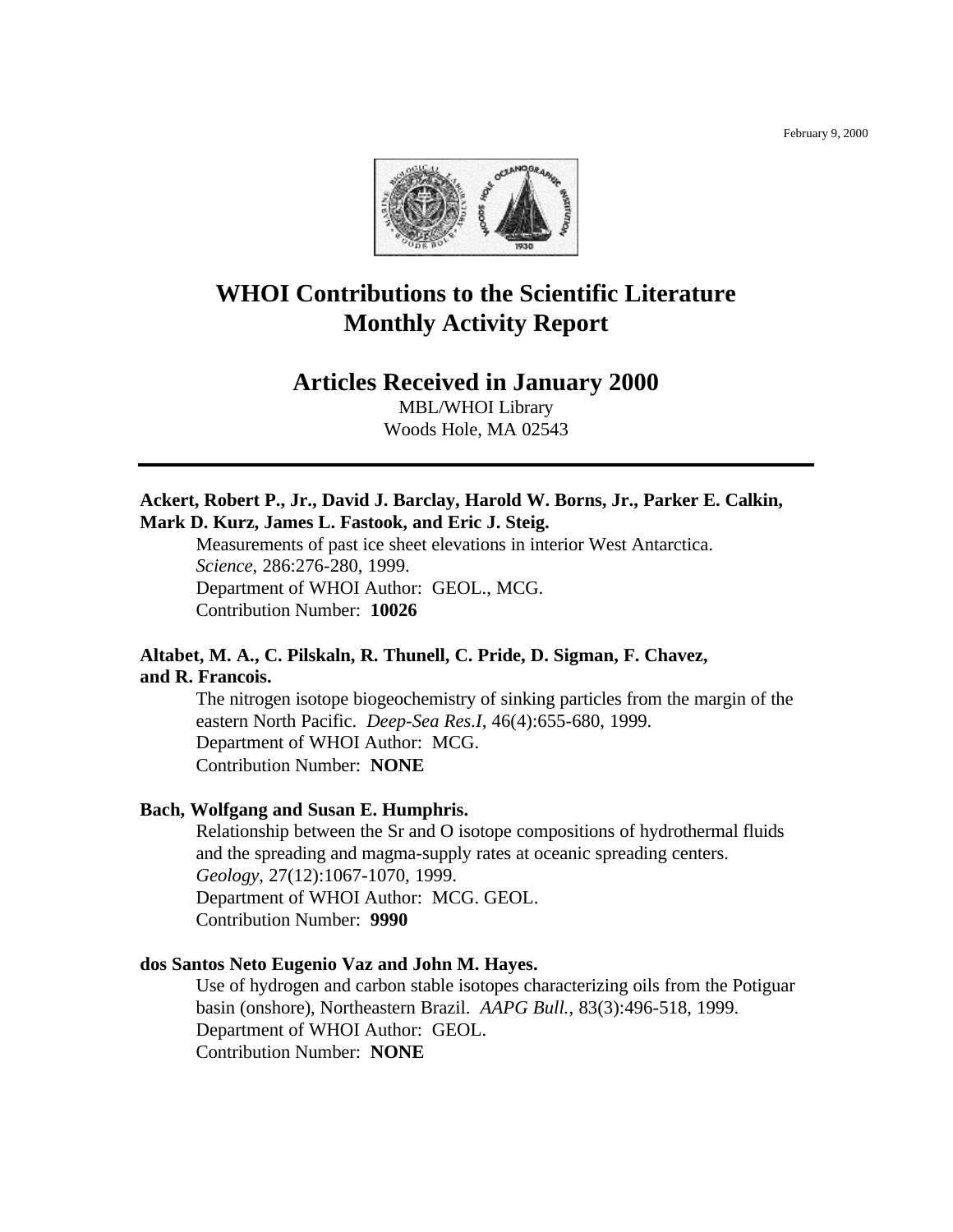# **Evans, Rob L., L. K. Law, B. St. Louis, S. Cheesman, and K. Sananikone.**

The shallow porosity structure of the Eel shelf, northern California: Results of a towed electromagnetic survey. *Mar.Geol.*, 154:211-226, 1999. Department of WHOI Author: GEOL. Contribution Number: **NONE**

# **Goldner, D. R.**

On the uncertainty of the mass, heat, and salt budgets of the Arctic Ocean. *J.Geophys.Res.*, 104(C12):29757-29770, 1999. Department of WHOI Author: PO. Contribution Number: **NONE**

#### **Goldner, D. R.**

Steady models of Arctic shelf-basin exchange. *J.Geophys.Res.*, 104(C12):29733-29755 Department of WHOI Author: PO. Contribution Number: **NONE**

#### **Halpern, David, Michael H. Freilich, and Robert A. Weller.**

ECMWF and ERS-1 surface winds over the Arabian Sea during July 1995. *J.Phys.Oceanogr.*, 29:1619-1623, 1999. Department of WHOI Author: PO. Contribution Number: **NONE**

# **Hart, Stanley R., Jerzy Blusztajn, Henry J. B. Dick, Peter S. Meyer, and Karlis Muehlenbachs.**

The fingerprint of seawater circulation in a 500-meter section of ocean crust gabbros. *Geochim.Cosmochim.Acta*, 63(23/24):4059-4080, 1999. Department of WHOI Author: GEOL. Contribution Number: **NONE**

# **Hayes, John M., Harald Strauss, and Alan J. Kaufman.**

The abundance of  ${}^{13}C$  in marine organic matter and isotopic fractionation in the global biogeochemical cycle of carbon during the past 800 Ma. *Chem.Geol.*, 161:103-125, 1999. Department of WHOI Author: GEOL. Contribution Number: **9947**

# **Headrick, R. H., James F. Lynch, John N. Kemp, Arthur E. Newhall, Keith von der Heydt, John Apel, Mohsen Badiey, Ching-sang Chiu, Steve Finette, Marshall Orr, Bruce Pasewark, Alton Turgot, Steve Wolf, and Dirk Tielbuerger.**

Acoustic normal mode fluctuation statistics in the 1995 SWARM internal wave scattering experiment. *J.Acoust.Soc.Am.*, 107(1):201-220, 2000. Department of WHOI Author: AOPE. Contribution Number: **10076**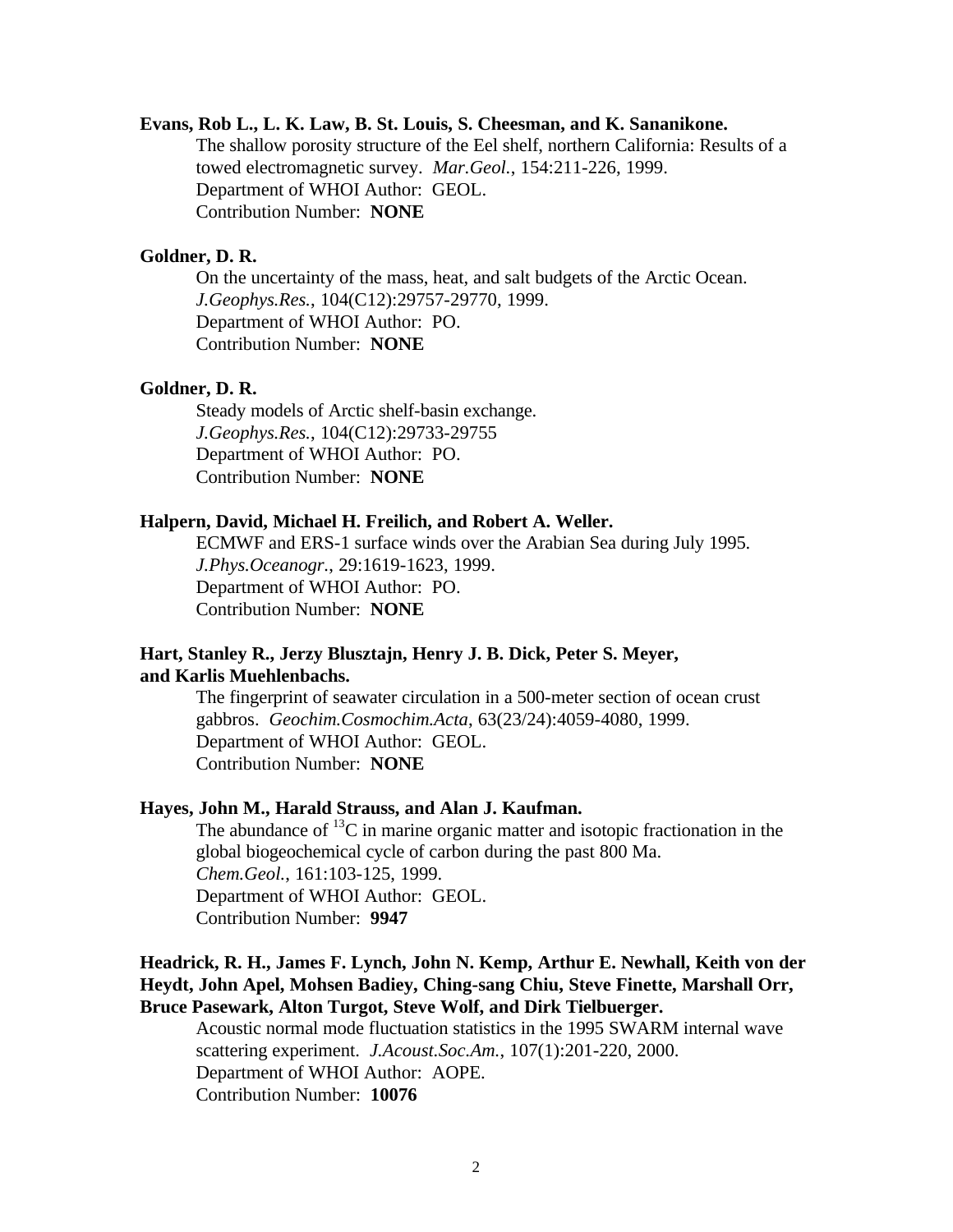# **Headrick, Robert H., James F. Lynch, John N. Kemp, Arthur E. Newhall, Keith von der Heydt, John Apel, Mohsen Badiey, Ching-sang Chiu, Steve Finette, Marshall Orr, Bruce Pasewark, Alton Turgot, Steve Wolf, and Dirk Tielbuerger.**

Modeling mode arrivals in the 1995 SWARM experiment acoustic transmissions. *J.Acoust.Soc.Am.*, 107(1):221-236, 2000. Department of WHOI Author: AOPE. Contribution Number: **10077**

# **Hinrichs, Kai-Uwe, John M. Hayes, Sean P. Sylva, Peter G. Brewer, and Edward F. DeLong.**

Methane-consuming archaebacteria in marine sediments. *Nature*, 398:802-805, 1999. Department of WHOI Author: GEOL. Contribution Number: **9895**

#### **Ito, Garrett, Yang Shen, Greg Hirth, and Cecily J. Wolfe.**

Mantle flow, melting, and dehydration of the Iceland mantle plume. *Earth Planet.Sci.Lett.*, 165(1):81-96, 1999. Department of WHOI Author: GEOL. Contribution Number: **NONE**

#### **Karchner, Sibel l., Wade H. Powell, and Mark E. Hahn.**

Identification and functional characterization of two highly divergent aryl hydrocarbon receptors (AHR1 and AHR2) in the teleost *Fundulus heteroclitus*. *J.Biol.Chem.*, 274(47):33814-33824, 1999. Department of WHOI Author: BIO. Contribution Number: **9985**

### **Lee, Sang Ho and Robert C. Beardsley.**

Influence of stratification on residual tidal currents in the Yellow Sea. *J.Geophys.Res.*, 104(C7):15679-15701, 1999. Department of WHOI Author: PO. Contribution Number: **8829**

#### **Logan, Graham A., Clive R. Calver, Paul Gorjan, Roger E. Summons, John M. Hayes, and Malcolm R. Walter.**

Terminal Proterozoic mid-shelf benthic microbial mats in the Centralian Superbasin and their environmental significance. *Geochim.Cosmochim.Acta*, 63(9):1345-1358, 1999. Department of WHOI Author: GEOL. Contribution Number: **NONE**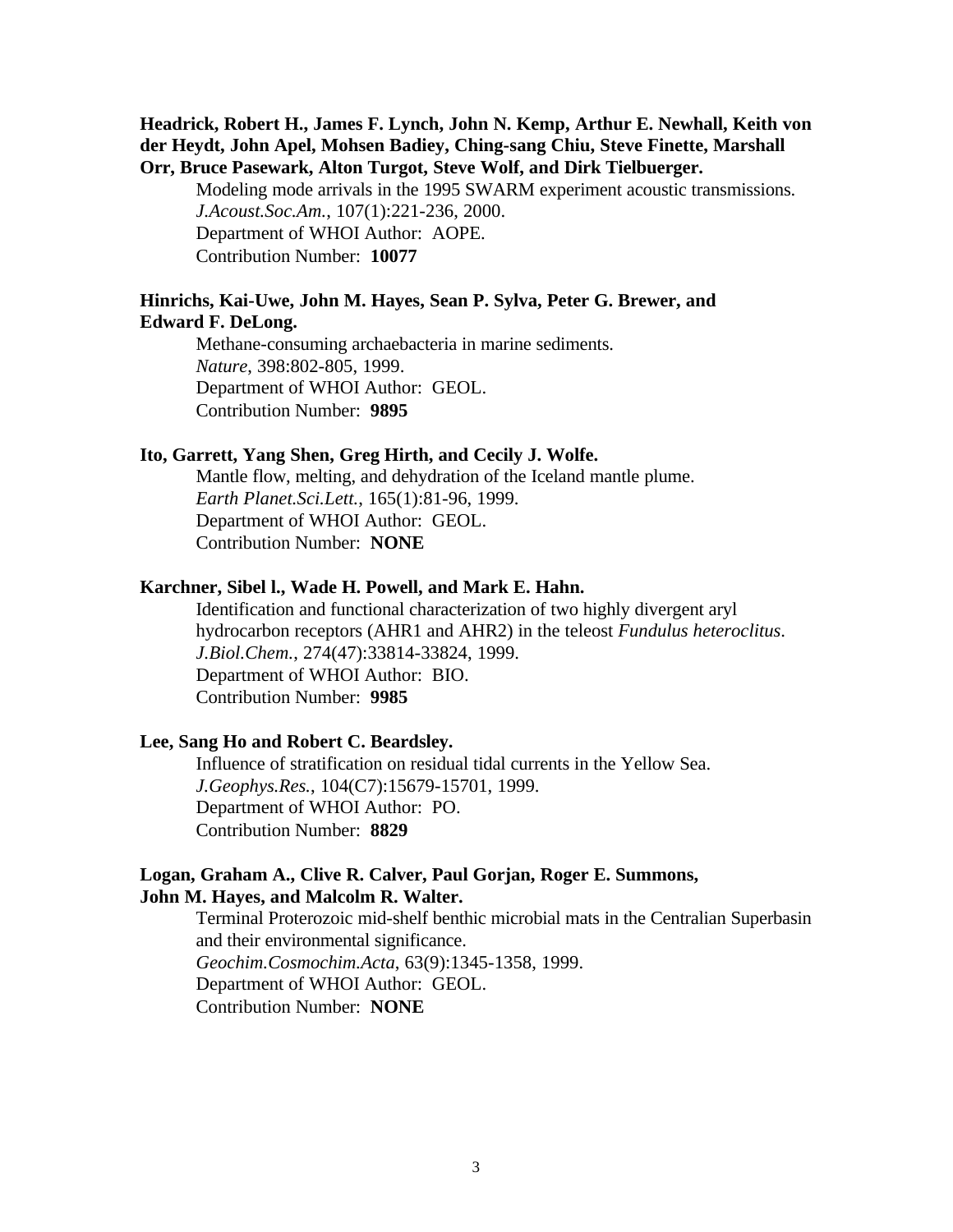# **Mann, K. K., R. A. Matulka, M. E. Hahn, A. F. Trombino, B. P. Lawrence, N. I. Kerkvliet, and D. H. Sherr.**

The role of polycyclic aromatic hydrocarbon metabolism in dimethylbenz[a]anthracene-induced pre-B lymphocyte apoptosis. *Toxicol.Appl.Pharmacol.*, 161:10-22, 1999. Department of WHOI Author: BIO. Contribution Number: **9913**

# **McNeil, J. D., H. W. Jannasch, T. Dickey, D. McGillicuddy, M. Brzezinski, and C. M. Sakamoto.**

New chemical, bio-optical and physical observations of upper ocean response to the passage of a mesoscale eddy off Bermuda. *J.Geophys.Res.*, 104(C7):15537-15548, 1999. Department of WHOI Author: BIO. AOPE. Contribution Number: **NONE**

# **Moore, M. J., S. D. Berrow, B. A. Jensen, P. Carr, R. Sears, V. J. Rowntree, R. Payne, and P. K. Hamilton.**

Relative abundance of large whales around South Georgia (1979-1998). *Mar.Mamm.Sci.*, 15(4):1287-1302, 1999. Department of WHOI Author: BIO. Contribution Number: **NONE**

# **Norris, Richard D.**

Recognition and macroevolutionary significance of photosymbiosis in molluscs, corals, and foraminifera. In: *Isotope Paleobiology and Paleoecology,* Richard D. Norris and Richard M. Corfield, eds. The Paleontological Society Papers, Museum of Natural History, Pittsburgh, PA, 4:68-100, 1998. Department of WHOI Author: GEOL. Contribution Number: **NONE**

# **Qi, Yu-zao, Hong Ying, Zheng Lei, David M. Kulis, and Donald M. Anderson.**

Dinoflagellate cysts from recent marine sediments of the South and East China Seas. *Asian Mar.Biol.*, 13:87-103, 1996. Department of WHOI Author: BIO. Contribution Number: **9308**

# **Sims, K. W. W., D. J. DePaolo, M. T. Murrell, W. S. Baldridge, S. Goldstein, D. Clague, and M. Jull.**

Porosity of the melting zone and variations in the solid mantle upwelling rate beneath Hawaii: Inferences from  $^{238}U^{-230}Th^{-226}Ra$  and  $^{235}U^{-231}Pa$  disequilibria. *Geochim.Cosmochim.Acta*, 63J(23/24):4119-4138, 1999. Department of WHOI Author: GEOL. Contribution Number: **NONE**